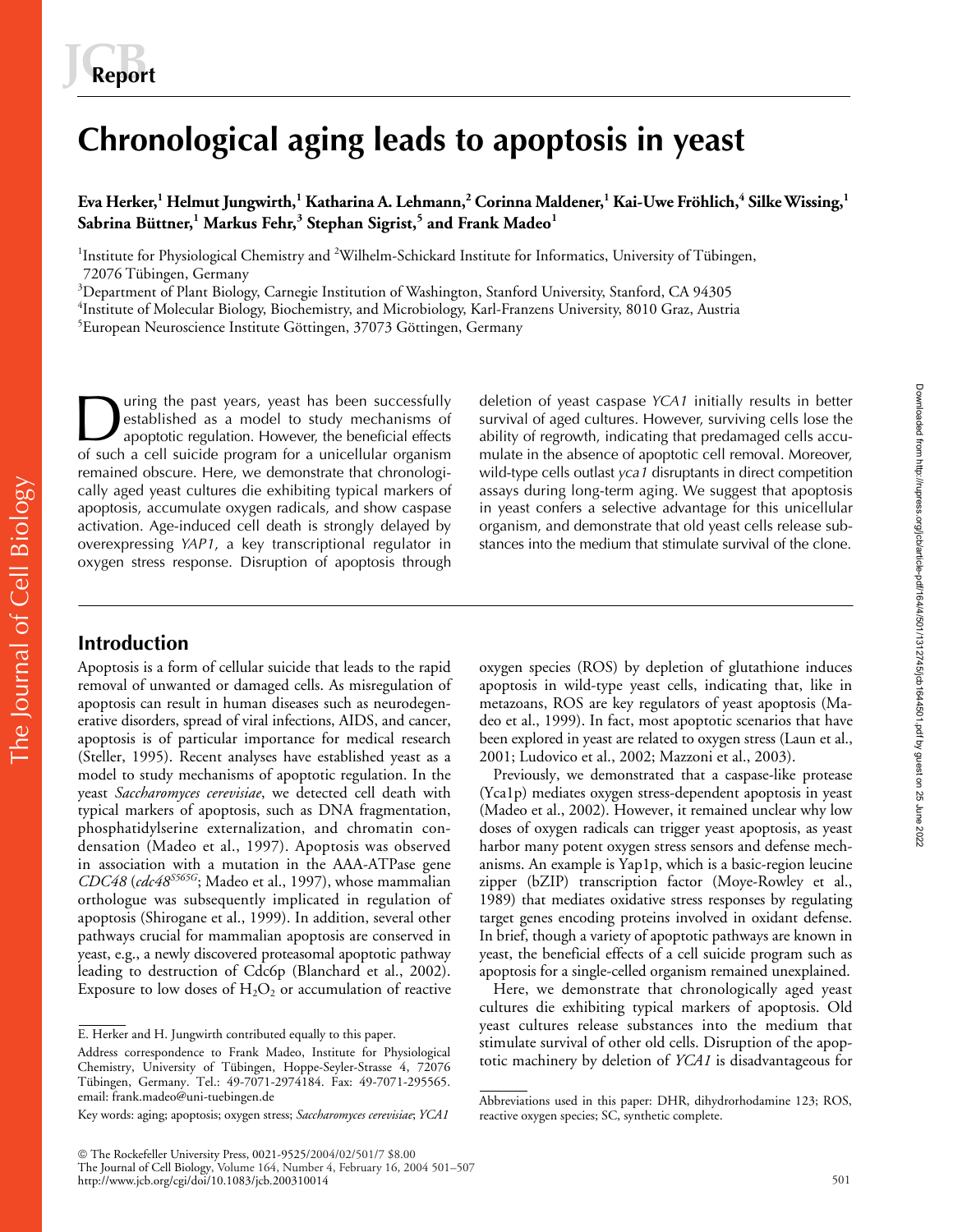Figure 1. **Chronologically aged yeast cells die exhibiting typical markers of apoptosis.** (A) Survival (colony formation; 100% represents the number of plated cells) of wild-type cultures during chronological aging. Data represent mean  $\pm$  SEM. (B) Cells from 6-d chronologically aged and exponentially grown wild-type cultures were fixed and stained for DNA cleavage (TUNEL) and chromatin condensation (DAPI). Bars,  $5 \mu m$ . (C) Cells from 6-d chronologically aged wild-type cultures show externalization of phosphatidylserine visualized by annexin V staining. Cells were stained with propidium iodide (PI) for integrity control. Bars,  $5 \mu m$ .



the population, as in direct competition assays the wild-type cells outlast the disruptants during long-term aging. We propose that yeast cells commit altruistic suicide to provide nutrients for other, probably younger and fitter cells. This provides for the first time an explanation on how apoptosis can be an advantage even for a unicellular organism.

## **Results and discussion**

#### **Chronologically aged yeast cells die exhibiting an apoptotic phenotype**

Aging yeast cells in long-term cultivation are considered to be a model for the aging process in human postmitotic tissues (MacLean et al., 2001). This kind of long-term cultivation leads to death of a majority of the cell population (Longo et al., 1997).

We cultured wild-type yeast (strain S288C) in synthetic complete (SC) medium continuously for 30 d, and monitored the portion of living cells using a plating assay (Fig. 1 A). After 3 d, the survival rate started to decrease, and in 14 d-old cultures only a few cells stayed alive. Different wildtype strains (W303, S288C, BY4741, and diploid strain DBY39) all showed this substantial loss of surviving cells upon long-term cultivation, although the exact time course of survival rate varied. To investigate whether apoptosis might contribute to cell loss, we analyzed apoptotic markers in chronologically aged and exponentially growing cultures.

Previously, yeast apoptosis has been shown to include cleavage of chromosomal DNA, which can be detected by TUNEL assay (Madeo et al., 1997). After a 6-d culture in SC liquid medium, yeast cells became TUNEL positive. 50% of the cells exhibited an intense black nuclear staining, indicating massive DNA fragmentation (Fig. 1 B). On the other hand, exponentially growing cells remained TUNEL negative (Fig. 1 B).

20% of the yeast cells grown for 6 d on SC medium showed apoptotic chromatin morphology upon DAPI staining, with chromatin fragments forming a semicircle (Fig. 1 B). In contrast, in exponentially growing cultures, chromatin appeared as a single round spot in the middle of the cell (Fig. 1 B).

An early morphological marker of apoptosis is the exposure of phosphatidylserine at the outer leaflet of the cytoplasmic membrane, which is conserved from yeast to mammalian cells (Martin et al., 1995; Madeo et al., 1997). In yeast, phosphatidylserine can be detected by FITC-labeled annexin V staining upon cell wall digestion. Concomitantly, cells were checked for membrane integrity by incubation with propidium iodide. 10–20% of the cells grown for 6 d on SC medium showed strong fluorescence around the whole circumference of the cell upon staining with annexin V but did not take up propidium iodide, indicating an intact membrane (Fig. 1 C). Exponentially growing cultures did not exhibit staining with annexin V (unpublished data).

In summary, chronological aging of yeast leads to the occurrence of the typical membranous and nuclear markers of apoptosis. We conclude that long-term cultivation-induced mortality is indeed of apoptotic nature.

#### **Overexpression of** *YAP1* **improves survival during chronological aging**

ROS have been shown to be both necessary and sufficient for inducing apoptosis in yeast (Madeo et al., 1999). Chronologically aged cells were tested for the production of ROS by incubation with dihydrorhodamine 123 (DHR). In the cell, this dye can be oxidized to the fluorescent chromophore rhodamine 123 by ROS. We monitored the formation of ROS in a time course during aging. Exponentially growing and 1-d-old wild-type cells showed no fluorescence upon staining. From d 3–12 the portion of ROS-accumulating cells increased; after 12 d all cells were DHR positive (Fig. 2 A). The percentage of DHR-stained cells corresponds to cell death observed in the plating assay (Fig. 1 A). To examine whether ROS formation occurs only because yeasts in stationary phase have to switch from fermentation to oxidative phosphorylation, we analyzed cultures that were growing exponentially on nonfermentable medium for formation of ROS. Those cells showed nearly no staining with DHR, indicating that ROS formation during chronological aging cannot simply be explained by the diauxic shift (Fig. 2 A).

Yap1p mediates the general response of yeast cells to stress and is functionally homologous to the human apoptosis regulator AP-1 (Moye-Rowley et al., 1989). We found that overexpression of *YAP1* leads to significantly prolonged survival of a chronologically aged culture (Fig. 2 B). Starting from d 10, the *YAP1* overexpressor displayed better survival than the vector control (e.g., 4.8% better survival on d 14) and was still viable after 18 d, when the control strain com-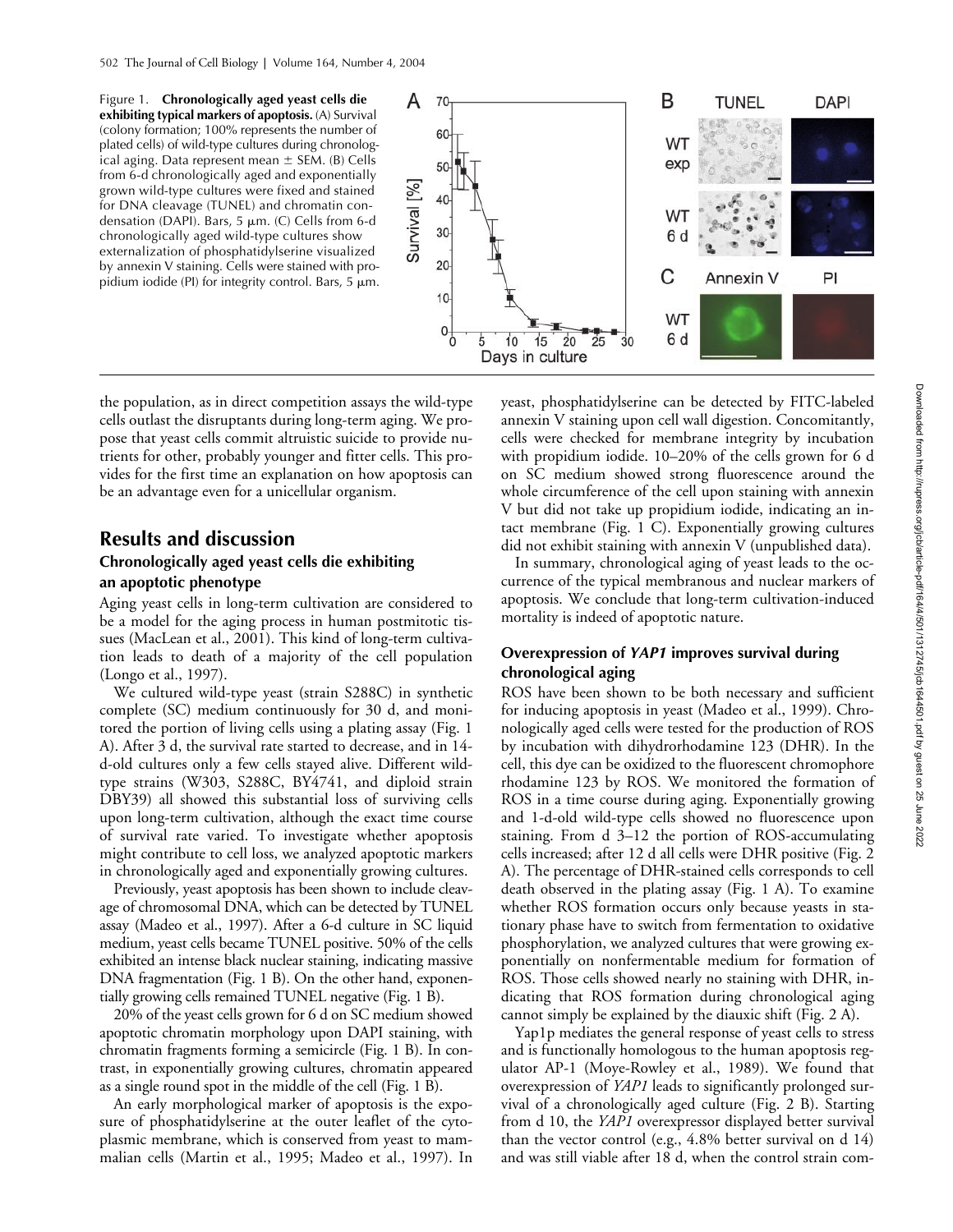

Figure 2. **Generation of ROS triggers age-induced apoptosis.** (A) Cells from chronologically aged and exponentially grown wild-type cultures on glucose and ethanol medium were analyzed for accumulation of ROS visualized by DHR staining and viewed through FITC-channel. Bars, 10  $\mu$ m. (B) Survival of cells with *YAP1* overexpression and vector control. Data represent mean  $\pm$  SEM. (C) Cells from aged *YAP1* overexpression and vector control strains were stained with DHR. Bars, 10  $\mu$ m. The percentage of stained cells of both strains is displayed in the chart. For quantification, we counted at least 1,000 cells. (D) Northern hybridization of *YAP1* overexpressor and vector control.

pletely had lost its viability. Consistently, a subpopulation of the *YAP1* overexpressor showed no ROS accumulation during late stages of chronological aging (e.g., 5.7% on d 14), whereas all cells of the vector control displayed ROS formation as visualized through DHR staining. Cells were counted for quantification (Fig. 2 C).

Overexpression of *YAP1* was verified by Northern hybridization (Fig. 2 D). We conclude that internal production of ROS is tightly associated with chronological aging-induced cell death in yeast, and protection from internal ROS might well be responsible for increased viability of *YAP1*-overexpressing cultures.

#### **Yeast caspase Yca1p and other cysteine proteases promote apoptosis in aging yeast cells**

Previously, we have shown that oxygen stress induces yeast apoptosis via activation of the yeast caspase Yca1p (Madeo et al., 2002). Disruption of *YCA1* also increased the survival rate of chronologically aged cultures (Madeo et al., 2002).

Here, we demonstrate in vivo that aging cells show caspase activity using a fluorogenic caspase substrate (Fig. 3 A). During exponential growth, no caspase activity was detectable with our assay. However, after 3 d in culture, nearly half of the wild-type cells displayed caspase activity compared with only 16% of the *yca1* null mutant, indicating that most of the caspase activity during aging is due to Yca1p. Interestingly, in 5-d-old cultures,  $\sim$ 70% of the cells of wild type as well as the *yca1* null mutant showed caspase activity, indicating that yet another caspase or protease capable of processing caspase substrates is active during chronological aging. It should be noted that a range of cysteine proteases are sensitive to caspase inhibitors, and are probably able to cut fluorogenic caspase substrates as well (Rozman-Pungercar et al., 2003).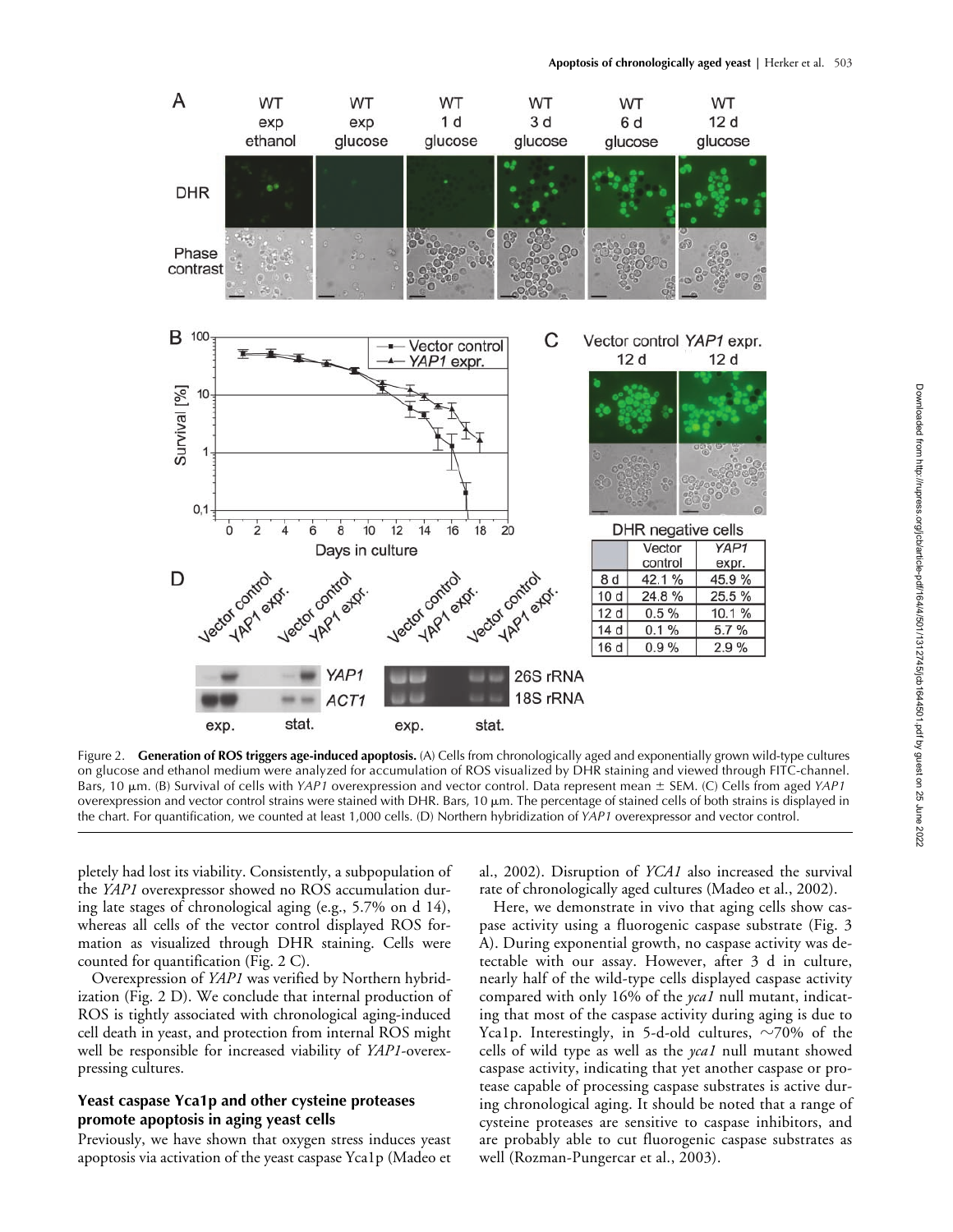Figure 3. **Aging yeast cells show caspase activation and release substances that can stimulate survival of other old cells.** (A) Chronologically aged wild-type and *yca1* disruption strains were analyzed in vivo for caspase activity by FITC-VAD-fmk staining using flow cytometry for quantification. This experiment was performed three times independently with similar results. (B) Survival of chronologically aged wild-type yeast in the presence of secretions released by 1- or 8-d-old cultures (final concentration 2 mg/ml, addition on d 7 and 11) or without addition. Experiments were performed three times independently with different secretions and gave similar results.



#### **Old yeast cultures release substances that improve survival of aged cells**

We addressed the question of whether physiological death of a majority of cells in a yeast culture provides more advantages than just to spare the nutrients for the surviving cells. To find out whether an aged culture releases substances into the surrounding, we grew yeast on SC medium until massive cell death set in (8 d), transferred the culture to distilled water, incubated for 3 d, dried the culture supernatant, and analyzed its contents. It should be noted that yeast cells do not lose viability when incubated in pure water (Longo et al., 1997).

The supernatant contains a mixture of mostly low mol wt molecules. Individual proteins could not be detected by HPLC mass spectrometry (unpublished data). The composition, appearance (bright yellow color), and smell of this mixture differs completely from commercial yeast extract or from freshly made yeast whole-cell extracts, indicating that this extract is not the result of cell lysis.

To analyze their effect on cells in different growth phases, these secretions were added to exponentially growing cultures and to cultures grown on SC medium for 7 d. Treatment of exponentially growing cultures had no effect on survival (unpublished data). However, survival rates of the aged culture increased more than eightfold in comparison to untreated cultures from the same batch (Fig. 3 B). Starting at d 12, viability of the supplemented culture again diminished. This was not caused by exhaustion of the added secretions, as a second addition on d 11 did not further improve survival. Secretions from young cultures had only a slight (less than threefold) effect on survival

(Fig. 3 B). The experiments were performed three times with independently gained secretions, and similar results were obtained.

As we detected mostly low mol wt molecules, we performed amino acid analysis and found a reproducible pattern of amino acids in every dried supernatant (unpublished data). Addition of single amino acids that were found to be increased in the secretions didn't improve survival of aged cultures (unpublished data). To further characterize the secretions, we analyzed their heat stability and separated them by size. Addition of heated (for 30 min at  $100^{\circ}$ C) secretions did improve the survival rates of aged wild-type cells similar to untreated secretions. Separation into different mol wt fractions by ultrafiltration and addition of these fractions to aged cultures revealed that the active compounds have a mol  $wt$   $>$  5,000 (unpublished data).

We conclude that the observed improvement of survival with secretions released from older cultures might partly be due to nutrient effects, as whole-cell extracts (autolyzed at high cell density; Difco) also resulted in a slight (about twofold; unpublished data) improvement of survival. Released yeast secretions are probably easier to use for other yeast cells than are whole yeast cell extracts. The observation that secretions released from older cell cultures increase the viability of aged cells indicates an additional beneficial effect of cell death in old cultures. It has been shown that yeast cells can influence other cells by releasing soluble substances into the media, e.g., during sporulation (Jakubowski and Goldman, 1988) and mating. Our results suggest that during chronological aging, cells release substances into their surrounding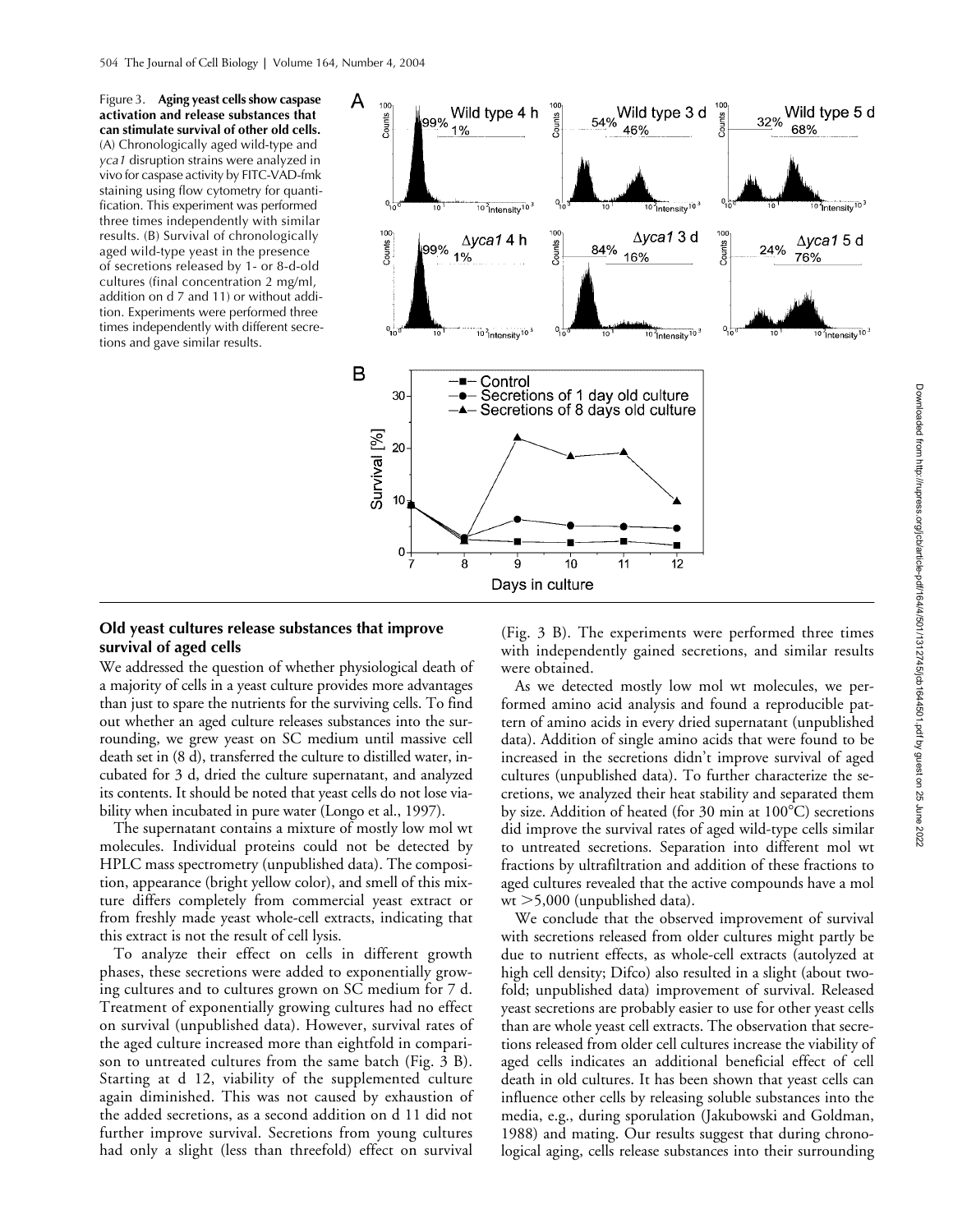

Figure 4. **The apoptotic program represents a selective advantage for yeast cultures.** (A) Survival of wild-type and *yca1* null mutant strain during exponential growth (6 h after inoculation) in dependency of the age of the preculture. Data represent mean  $\pm$  SEM. (B) Competition assay between wild-type and *yca1* null mutant strain. Equal amounts of cells of exponentially growing cultures of wildtype and *yca1* null mutant strains were mixed, and the percentage of living cells of both strains was monitored by plating assay (100% is the total number of living cells). Experiments were performed four times with similar results. (C) Survival of wild-type and *yca1* null mutant strain after treatment with  $H_2O_2$  at low cell density. Aged or overnight precultures were inoculated at  $3 \times 10^5$  cells/ml in fresh medium, grown for 3 h, treated with  $H_2O_2$ , and analyzed for survival after 3 h. Data represent mean  $\pm$  SEM.

that stimulate survival of other cells, probably the replicative younger and fitter ones.

## **Disruption of** *YCA1* **is disadvantageous for the population**

We have shown that chronologically aged cultures die exhibiting apoptotic markers, accumulate oxygen radicals, and show caspase activity. This is consistent with our observation that disruption of the yeast caspase *YCA1* delays ageinduced cell death and enhances oxygen stress resistance (Madeo et al., 2002). Therefore, lack of Yca1p should be an advantage for survival. We addressed the question of whether this might only be a short-term benefit. When nutrients are exhausted in wildlife, yeast cells lucky to reach a new food source (fruit of flower) have to switch from hunger metabolism to use of high concentrations of nutrients. To mimic this situation experimentally, we used wild-type and *yca1* null mutant cultures and determined the survival rate after aging ("scarce nutrients"). Consistent with previous results, the *yca1* mutant stain showed a substantial higher survival rate in a plating assay (unpublished data; Madeo et al., 2002). Then, we tested whether aged cultures are able to adapt to a new environment containing fresh medium ("rich nutrients"). We inoculated the aged wild-type and *yca1* null mutant into fresh medium at low density ( $3\times10^5$  cells/ml), and examined the survival after 6 h during exponential growth phase. Taking non-aged precultures, almost all cells of both strains survived (Fig. 4 A). With slightly older precultures, the *yca1* null mutant strain exhibited better survival after regrowth (57% with 15-d-old and 12% with 23-d-old precultures) compared with the wild type (17% with 15-dold and 6.5% with 23-d-old precultures; see Fig. 4 A). However, with 35-d-old precultures, in the culture of the *yca1* null mutant only 1% of the transferred cells was viable in a plating assay, whereas the wild type remained at 7% survival (Fig. 4 A). Obviously, an aged *yca1* null mutant strain is not able to properly regrow in fresh liquid culture. We conclude that Yca1p-mediated apoptosis might have developed to eliminate cells that are not able to adapt to a new environment, e.g., predamaged or replicative older cells.

To find out whether wild-type or *yca1* null mutant cells are dominant in a direct competition, we mixed the same amount of cells of both strains during exponential growth and monitored survival during chronological aging. To discriminate between both strains, aliquots were plated on YPD and YPD-geneticin plates (only *yca1* null mutant cells are able to survive on both). During the first 8 d, more viable cells were of the *yca1* null mutant genotype (Fig. 4 B). Afterwards, the wild type did prevail over the *yca1* null mutant, and after 36 d only wild-type cells did survive (Fig. 4 B). Hence, cells that are disrupted in the apoptotic machinery through deletion of *YCA1* have a short-term advantage, but are not able to survive when they have to compete against wild-type cells during aging.

Another advantage of the *yca1* null mutant strain is the increased resistance to  $H_2O_2$ -induced apoptosis, as was shown previously (Madeo et al., 2002). To test whether preaging of *yca1* null mutants has effects on  $H_2O_2$  resistance, we inoculated low density cultures ( $3 \times 10^5$  cells/ml) from 15-d-old precultures, added  $H_2O_2$  in varying concentrations during exponential growth, and examined survival. Although mutant cells from young cultures showed better survival (than wild-type cells) after  $H_2O_2$  treatment, this advantage was completely lost in 15-d-old precultures (Fig. 4 C; Madeo et al., 2002). Therefore, a major advantage of the *yca1* null mutant, its resistance to oxygen stress, seems to be lost after aging. It should be noted that cells derived from stationary phase have an increased resistance to oxygen stress (Jamieson et al., 1994). This might explain the higher  $H_2O_2$  concentration necessary for induction of cell death with older pre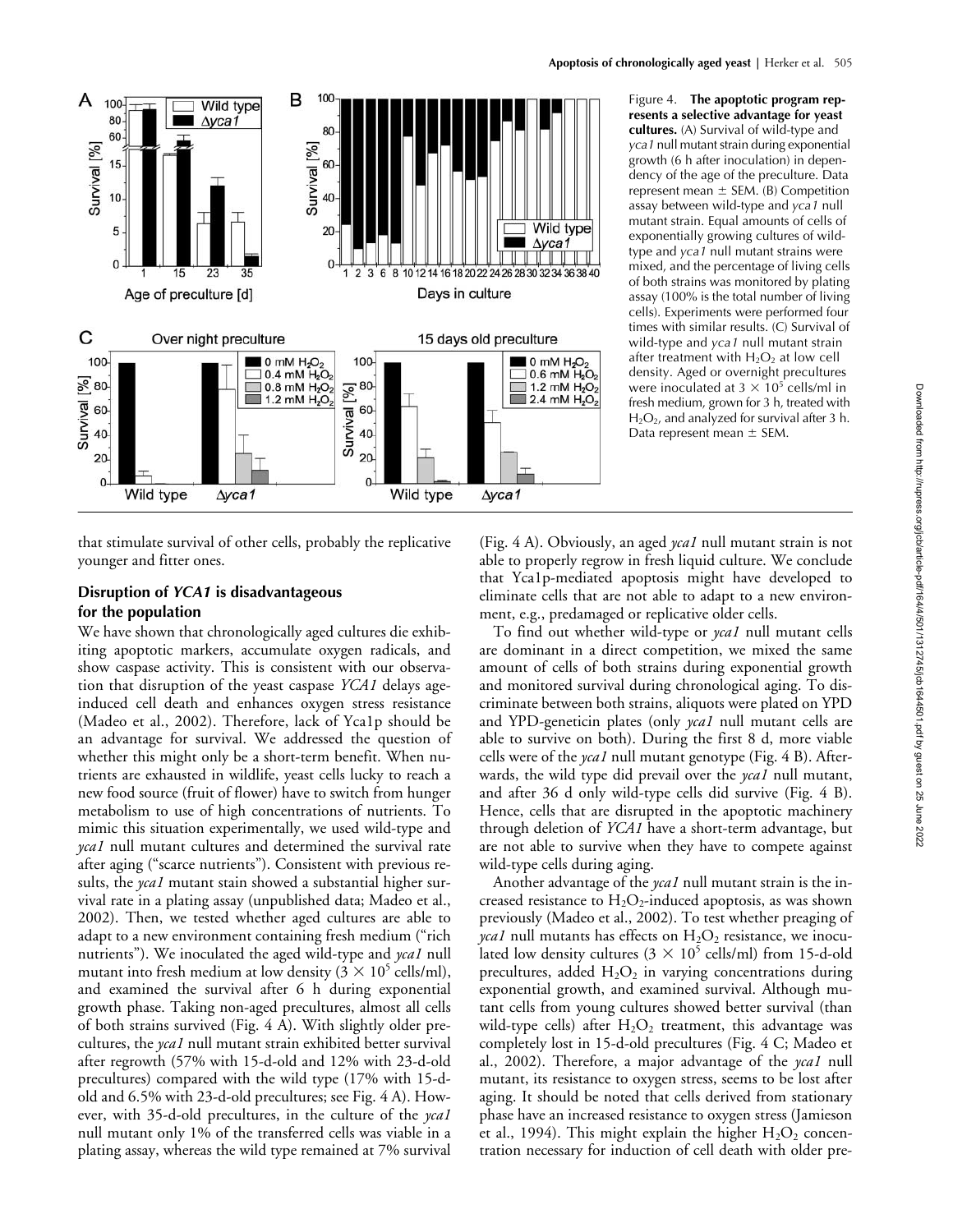cultures. To test the specificity of the apoptotic response, we used nystatin as a necrotic death stimulus. Nystatin leads to formation of pores in the plasma membrane and should induce nonapoptotic death. Treatment with nystatin revealed no differences in survival rates between wild-type and *yca1* null mutant strains (LD<sub>50</sub> = 7  $\mu$ g/ml for both strains).

#### **How can apoptosis during stationary phase provide an evolutionary advantage?**

The important role of ROS in the regulation of apoptosis may provide an explanation for the origin and primary function of the suicide process. ROS occur during respiration, UV radiation, or chemical and enzymatic reactions in every organism. Because ROS are highly reactive and modify proteins, lipids, and nucleic acids, ROS-induced cell damage is a frequent event. Cells have developed mechanisms to detoxify ROS and to repair oxidative damage, but this can only reduce (not completely prevent) fatal cell damage. Most damaged cells will continue to metabolize for some time, even when they have lost the ability to proliferate.

For a monoclonal population of cells, it may be evolutionarily advantageous to spare most of the dwindling resources for a few healthy cells, rather than waste these resources on potentially ROS-damaged or old cells that have a reduced chance of long-term survival. Survival of yeast in the wild depends on their ability to cope with dramatic changes in the nutrient environment that include simultaneous lack of nitrogen and carbon sources, or an excess of nutrient sources, such as sugar. Apoptosis may be an important mechanism for yeast to adapt to these adverse environmental conditions in a manner that ensures survival of the clone. The better adapted cells are able to survive longer with substances released by dying cells. Moreover, death of aging yeast seems to be an active process and not an unavoidable fate. Due to protection against internal ROS via *YAP1* expression or disruption of the yeast caspase *YCA1*, some cells in the population are able to survive significantly longer. However, we also show that the advantage to avoiding cell death during aging turns to a disadvantage in the long run. Mutants that survive better at earlier stages of the aging process, like the *yca1* null mutant, lose their potential to found new populations. These *yca1* mutants probably lack the capability to adapt to new environments, perhaps due to damage that normally would cause these cells to be eliminated by apoptosis, thus leaving only the youngest, fittest, and best adapted cells. Consistently, when *yca1* disruptants have to compete against wild-type cells, the latter ones show better survival in the end.

## **Materials and methods**

#### **Strains, plasmids, and growth conditions**

Experiments were performed in three wild-type backgrounds, DBY2068 (Mat a; *ura3-52*; *leu2-3,112*; *his4-619*) derived from S288C, BY4741 (Mat a; *his31*; *leu0*; *met150*; *ura30*; from EUROSCARF), and W303 (Mat a; *ura3-52*; *trp12*; *leu2-3,112*; *his3-11*; *ade2-1*; *can1-100*). Experiments with the *yca1* disruption strain were performed in the BY4741 background (*yca1*::kanMX4). For the experiments with *YAP1*, expression pFW300 and the corresponding empty vector YEp351 in W303 background were used (Wendler et al., 1997). In this vector, *YAP1* is under the control of its own promoter region. Northern hybridization was performed as described previously (Jungwirth et al., 2001).

Strains were grown on SC medium consisting of 0.17% yeast nitrogen base (Difco),  $5\%$  (NH<sub>4</sub>)<sub>2</sub>SO<sub>4</sub>, and 2% glucose or 3% ethanol, supplemented with 30 mg/l of all amino acids (except 80 mg/l histidine and 200 mg/l leucine), 30 mg/l adenine, and 320 mg/l uracil. The *YAP1* expression strains were grown in SC medium without leucine.

For aging experiments, cultures were inoculated from fresh overnight cultures (culture volume should be 10% of the flask volume), and aliquots were taken out to perform survival plating and tests for apoptotic markers.

#### **Test for apoptotic markers**

For survival platings, cell cultures were diluted, cell concentration was determined with a CASY cell counter, and aliquots containing 1,000 cells were plated on YPD plates. The number of colonies was determined after 2 d at  $28^{\circ}$ C.

Annexin V labeling (CLONTECH Laboratories, Inc.), DHR and DAPI staining, TUNEL assay (In Situ Cell Death Detection Kit, POD; Boehringer), and the measurement of caspase activity (CaspACE™; Promega) were performed as described previously (Madeo et al., 1997, 1999, 2002). As cells from stationary phase have thicker cell walls, we modified the protocol for cell wall digestion for all cultures using 120 U lyticase (Sigma-Aldrich) and  $75 \mu$   $\beta$ -glucuronidase/arylsulfatase (Roche) per ml cell suspension for 2 h at 30°C. To determine frequencies of phenotypes (TUNEL, annexin V, DAPI, and DHR), at least 300 cells of three independent experiments were evaluated. For image acquisition, we used a fluorescence microscope (model BH-2RFCA; Olympus), a digital camera (model c35AD-4; Olympus), and analySIS® software (Soft Imaging System GmbH).

#### **Isolation of cell secretions**

For the isolation of secretions released from cells, 4 l SC medium was inoculated with strain S288C, grown for 1 or 8 d, harvested (for 12 min at 8,000 rpm in Heraeus Suprafuge 22, rotor HFA 12.500), washed three times with 1 l bidistilled water, and resuspended in 4 l bidistilled water. After 3 d shaking at 28°C in bidistilled water, the cells were harvested as before. To remove residual cells, the supernatant was centrifuged again and filter sterilized  $(0.22$ - $\mu$ m pore size). It was then concentrated in a rotation evaporator (Rotavapor R110; Büchi) and lyophilized. The average amount of dried secretions we gained was  $\sim$ 0.6 g out of 4 l culture volume. The dried secretions were stored at -20°C. It was suspended in bidistilled water to a final concentration of 200 mg/ml.

This work was supported by the Deutsche Forschungsgemeinschaft and the Fonds zur Förderung der wissenschaftlichen Forschung (Austria).

Submitted: 3 October 2003 Accepted: 30 December 2003

## **References**

- Blanchard, F., M.E. Rusiniak, K. Sharma, X. Sun, I. Todorov, M.M. Castellano, C. Gutierrez, H. Baumann, and W.C. Burhans. 2002. Targeted destruction of DNA replication protein Cdc6 by cell death pathways in mammals and yeast. *Mol. Biol. Cell.* 13:1536–1549.
- Jakubowski, H., and E. Goldman. 1988. Evidence for cooperation between cells during sporulation of the yeast *Saccharomyces cerevisiae*. *Mol. Cell. Biol.* 8:5166–5178.
- Jamieson, D.J., S.L. Rivers, and D.W. Stephen. 1994. Analysis of *Saccharomyces cerevisiae* proteins induced by peroxide and superoxide stress. *Microbiology*. 140:3277–3283.
- Jungwirth, H., H. Bergler, and G. Högenauer. 2001. Diazaborine treatment of Baker's yeast results in stabilization of aberrant mRNAs. *J. Biol. Chem.* 276: 36419–36424.
- Laun, P., A. Pichova, F. Madeo, J. Fuchs, A. Ellinger, S. Kohlwein, I. Dawes, K.U. Fröhlich, and M. Breitenbach. 2001. Aged mother cells of *Saccharomyces cerevisiae* show markers of oxidative stress and apoptosis. *Mol. Microbiol.* 39: 1166–1173.
- Longo, V.D., L.M. Ellerby, D.E. Bredesen, J.S. Valentine, and E.B. Gralla. 1997. Human Bcl-2 reverses survival defects in yeast lacking superoxide dismutase and delays death of wild-type yeast. *J. Cell Biol.* 137:1581–1588.
- Ludovico, P., F. Rodrigues, A. Almeida, M.T. Silva, A. Barrientos, and M. Corte-Real. 2002. Cytochrome *c* release and mitochondria involvement in programmed cell death induced by acetic acid in *Saccharomyces cerevisiae*. *Mol. Biol. Cell.* 13:2598–2606.

We are grateful to William C. Burhans for critical reading of the manuscript and for helpful discussion.